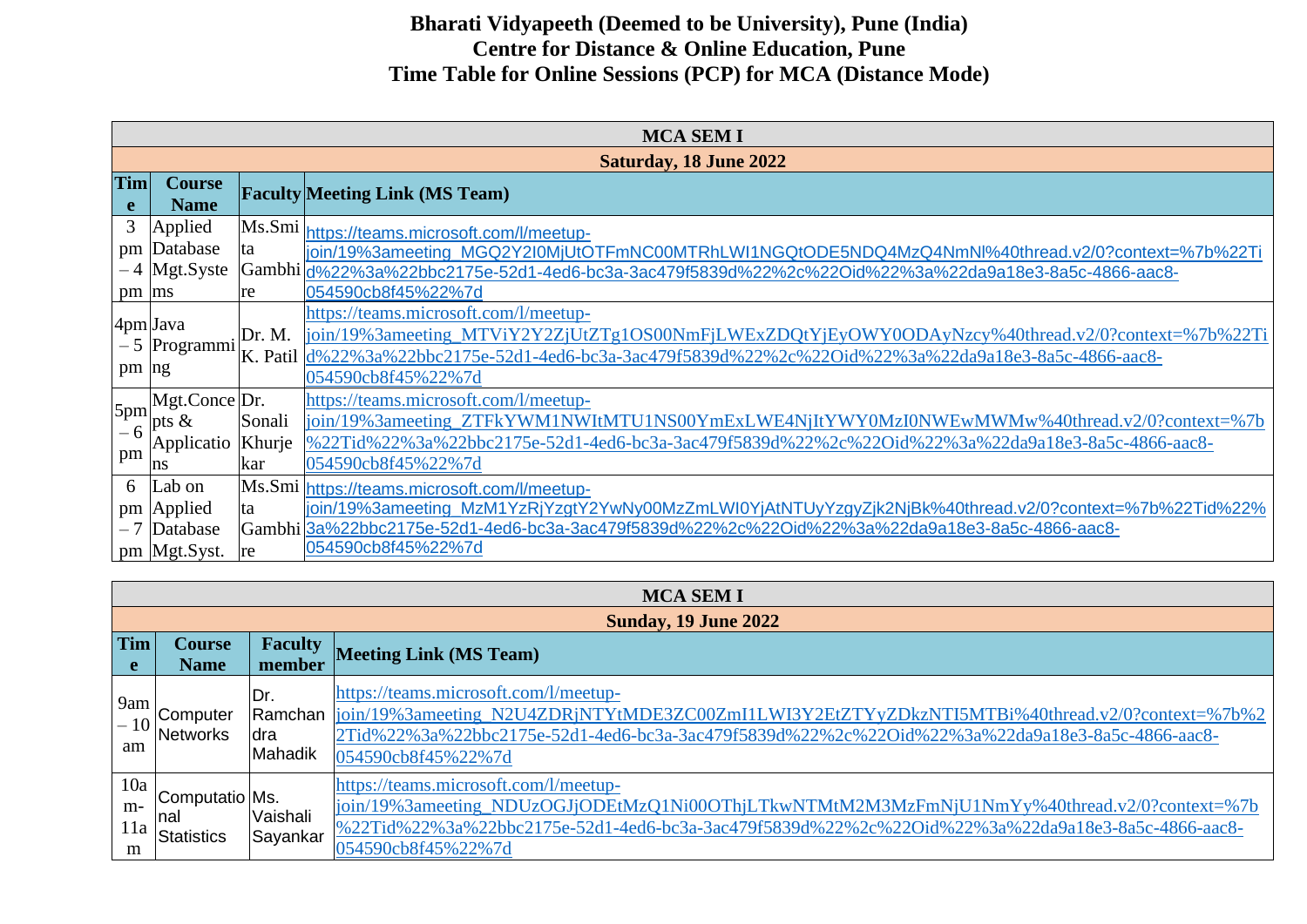|                      | <b>MCA SEM II</b>                                                                 |                        |                                                                                                                                                                                                                                                                       |  |  |  |
|----------------------|-----------------------------------------------------------------------------------|------------------------|-----------------------------------------------------------------------------------------------------------------------------------------------------------------------------------------------------------------------------------------------------------------------|--|--|--|
|                      | <b>Saturday, 18 June 2022</b>                                                     |                        |                                                                                                                                                                                                                                                                       |  |  |  |
| <b>Tim</b><br>e      | <b>Course</b><br><b>Name</b>                                                      | Facult                 | <b>Meeting Link (MS Team)</b>                                                                                                                                                                                                                                         |  |  |  |
| 5<br>pm<br>- 6<br>pm | Data<br>structures<br><b>using</b><br>python                                      | Mrs.<br>Nilima<br>e    | https://teams.microsoft.com/l/meetup-<br>join/19%3ameeting_ZjA0M2ZmOTktMWVmNS00M2MyLWI2NTgtMDU2ODRhOGVlZDk5%40thread.v2/0?context=%7b%2<br>Mondh 2Tid%22%3a%22bbc2175e-52d1-4ed6-bc3a-3ac479f5839d%22%2c%22Oid%22%3a%22da9a18e3-8a5c-4866-aac8-<br>054590cb8f45%22%7d |  |  |  |
| 6<br>pm<br>pm        | Web<br>Supporting Pallavi <sup>17</sup><br>Technologi Bulakh <sup>I-</sup><br>les | IDr.                   | https://teams.microsoft.com/l/meetup-<br>join/19%3ameeting_YjYwMTViMjktMGE5Zi00ZjdlLThhNmEtNTBlYjk5NTEzYzI0%40thread.v2/0?context=%7b%22Tid%22<br>%3a%22bbc2175e-52d1-4ed6-bc3a-3ac479f5839d%22%2c%22Oid%22%3a%22da9a18e3-8a5c-4866-aac8-<br>054590cb8f45%22%7d       |  |  |  |
|                      | 7pm Cloud<br>Computing d<br>8pm Concepts                                          | Dr.<br>Mukun<br>Kulkar | https://teams.microsoft.com/l/meetup-<br>join/19%3ameeting YWZIMzBhYmQtOWVmNi00ZGNiLThjYmUtZjq1OTZiMWIyZTcz%40thread.v2/0?context=%7b%22Tid%22<br>%3a%22bbc2175e-52d1-4ed6-bc3a-3ac479f5839d%22%2c%22Oid%22%3a%22da9a18e3-8a5c-4866-aac8-<br>054590cb8f45%22%7d       |  |  |  |

|          | <b>MCA SEM II</b>                                                                                   |                  |                                                                                                                                                                                                                                                                 |  |  |
|----------|-----------------------------------------------------------------------------------------------------|------------------|-----------------------------------------------------------------------------------------------------------------------------------------------------------------------------------------------------------------------------------------------------------------|--|--|
|          |                                                                                                     |                  | <b>Sunday, 19 June 2022</b>                                                                                                                                                                                                                                     |  |  |
| Tim<br>e | <b>Course</b><br><b>Name</b>                                                                        |                  | <b>Faculty Meeting Link (MS Team)</b>                                                                                                                                                                                                                           |  |  |
|          | Data<br>$\beta$ am Warehousi $\overline{D}$ ipali<br>´∣ng & Data<br>$\mathbb{R}^{\text{am}}$ Mining | Meher            | https://teams.microsoft.com/l/meetup-<br>join/19%3ameeting_YjU4MjI2ZGYtNDk1OS00YzQxLWI3ZWQtNWY1NDQ5ZmUwN2Vm%40thread.v2/0?context=%7b%2<br>2Tid%22%3a%22bbc2175e-52d1-4ed6-bc3a-3ac479f5839d%22%2c%22Oid%22%3a%22da9a18e3-8a5c-4866-aac8-<br>054590cb8f45%22%7d |  |  |
|          | 10 $ $ Lab on<br>am- Data struct <sub>Mrs.</sub><br>$11$ using<br>am python                         | Nilima<br>Mondhe | https://teams.microsoft.com/l/meetup-<br>join/19%3ameeting_OWQxYzY1ZGQtMDhkZi00NTVkLTk1NTEtZjIyMzNhMTE1MjA5%40thread.v2/0?context=%7b%22Ti<br>d%22%3a%22bbc2175e-52d1-4ed6-bc3a-3ac479f5839d%22%2c%22Oid%22%3a%22da9a18e3-8a5c-4866-aac8-<br>054590cb8f45%22%7d |  |  |
|          | 11 Object<br>am - Oriented<br>12 Software                                                           | na               | Ms.Suvar https://teams.microsoft.com/l/meetup-<br>join/19%3ameeting_Zjk1MTY4YzAtYzQ1ZS00MmRILTg4M2QtMjI2ZWI3MWExOTAz%40thread.v2/0?context=%7b%22Tid%2<br>Mhaseka 2%3a%22bbc2175e-52d1-4ed6-bc3a-3ac479f5839d%22%2c%22Oid%22%3a%22da9a18e3-8a5c-4866-aac8-      |  |  |
|          | pm Engineerin                                                                                       |                  | 054590cb8f45%22%7d                                                                                                                                                                                                                                              |  |  |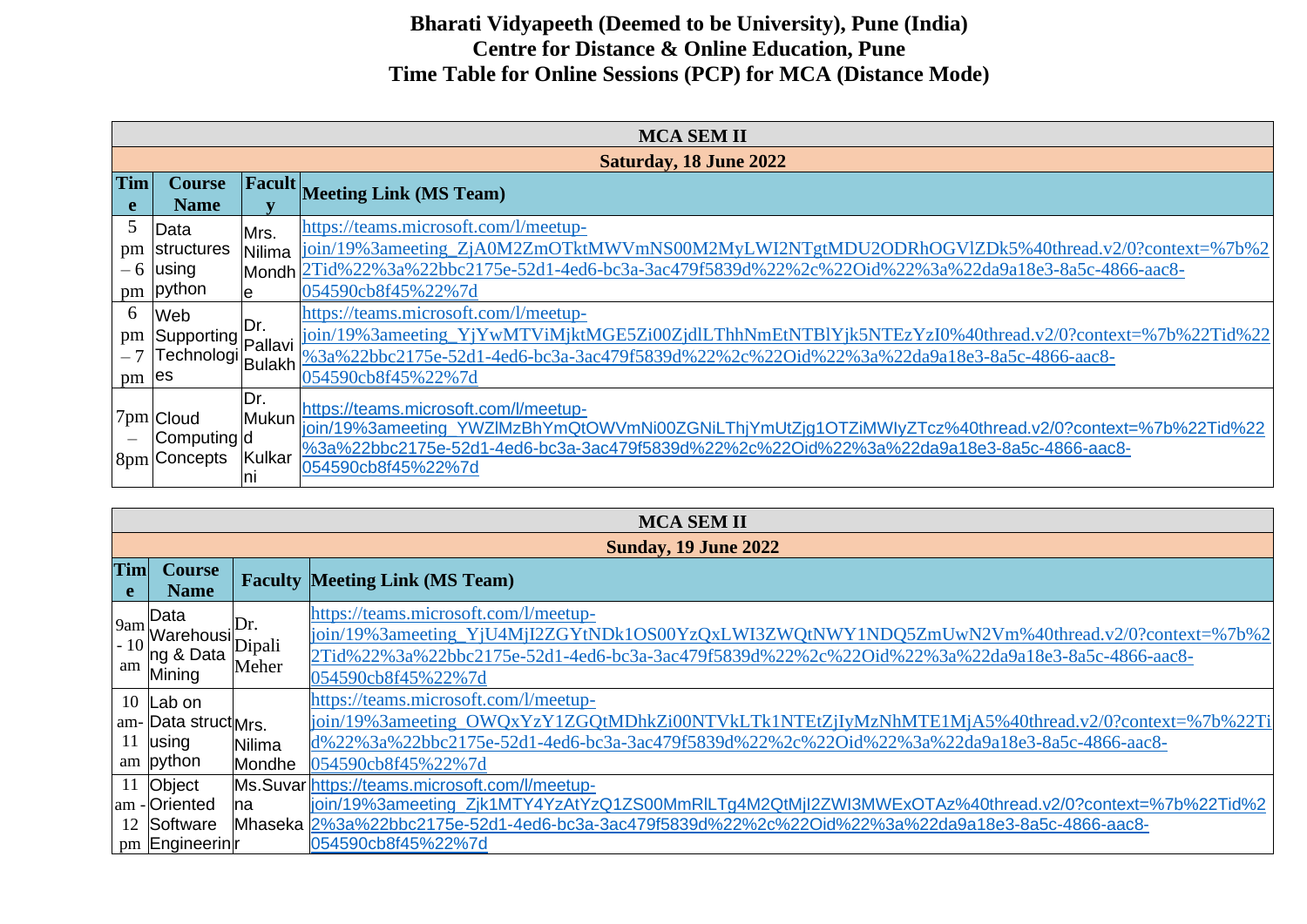|          | <b>MCA SEM III</b>                                   |                          |                                                                                                                                                                                                                                                                 |  |  |  |
|----------|------------------------------------------------------|--------------------------|-----------------------------------------------------------------------------------------------------------------------------------------------------------------------------------------------------------------------------------------------------------------|--|--|--|
|          |                                                      |                          | <b>Saturday, 18 June 2022</b>                                                                                                                                                                                                                                   |  |  |  |
| Tim      | <b>Course</b><br><b>Name</b>                         | <b>Faculty</b><br>member | Meeting Link (MS Team)                                                                                                                                                                                                                                          |  |  |  |
| 4<br>pm  | Artificial<br>Intelligenc Shambhu<br>$\mathcal{P}$ e | Dr.<br>Rai               | https://teams.microsoft.com/l/meetup-<br>join/19%3ameeting_YzBkM2M5NzAtZDRjZS00YTdjLTg0MDUtNDYyZGI2YTc1Mjlj%40thread.v2/0?context=%7b%22Tid<br>%22%3a%22bbc2175e-52d1-4ed6-bc3a-3ac479f5839d%22%2c%22Oid%22%3a%22da9a18e3-8a5c-4866-aac8-<br>054590cb8f45%22%7d |  |  |  |
| pm<br>pm | Lab on<br>Software<br>$^{-6}$ $\textsf{Testing}$     | ۱Dr.<br>Manisha<br>Patil | https://teams.microsoft.com/l/meetup-<br>join/19%3ameeting_MjJjZGEzYWMtNTQ0NS00Y2MzLWE1MzgtMGMwZTMwNTEyNml5%40thread.v2/0?context=%7b%22Ti<br>d%22%3a%22bbc2175e-52d1-4ed6-bc3a-3ac479f5839d%22%2c%22Oid%22%3a%22da9a18e3-8a5c-4866-aac8-<br>054590cb8f45%22%7d |  |  |  |

|                               | <b>MCA SEM III</b>                                                                |                          |                                                                                                                                                                                                                                                                                      |  |  |
|-------------------------------|-----------------------------------------------------------------------------------|--------------------------|--------------------------------------------------------------------------------------------------------------------------------------------------------------------------------------------------------------------------------------------------------------------------------------|--|--|
|                               | <b>Sunday, 19 June 2022</b>                                                       |                          |                                                                                                                                                                                                                                                                                      |  |  |
| <b>Time</b>                   | <b>Course</b><br><b>Name</b>                                                      | <b>Faculty</b><br>member | <b>Meeting Link (MS Team)</b>                                                                                                                                                                                                                                                        |  |  |
| 9am<br>10am                   | Introductio<br>n to<br>Information<br>Security<br>(Cyber<br>Security<br>Elective) | Dr.<br>kar               | https://teams.microsoft.com/l/meetup-<br>Shubhangi  join/19%3ameeting_YzNjMDk1NzAtM2YzMS00MDczLWJkODAtNWYxNjhmNzE1YzM5%40thread.v2/0?context=%7<br>Bhatambre b%22Tid%22%3a%22bbc2175e-52d1-4ed6-bc3a-3ac479f5839d%22%2c%22Oid%22%3a%22da9a18e3-8a5c-4866-aac8-<br>054590cb8f45%22%7d |  |  |
| 10am                          | <b>Java Script</b><br>(Mobile<br>Computing Dr. Geeta<br>$11$ am $ E $ ective)     | Mete                     | https://teams.microsoft.com/l/meetup-<br>join/19%3ameeting_YTEyZmRhMzEtZTU4YS00OGZmLTg3NWUtYTQ3NTNiZDZmNzRh%40thread.v2/0?context=%7<br>b%22Tid%22%3a%22bbc2175e-52d1-4ed6-bc3a-3ac479f5839d%22%2c%22Oid%22%3a%22da9a18e3-8a5c-4866-aac8-<br>054590cb8f45%22%7d                      |  |  |
| 11am<br>12no<br><sub>on</sub> | Recommen<br>der System<br>(Informatio  Dr.<br>In Systems<br>Elective)             | Sampat<br>Vaidya         | https://teams.microsoft.com/l/meetup-<br>join/19%3ameeting_ZmM2MDI3MjYtMjM2NS00ZTg1LWExOTQtY2QxYTg0OWE0NzVi%40thread.v2/0?context=%7b<br>%22Tid%22%3a%22bbc2175e-52d1-4ed6-bc3a-3ac479f5839d%22%2c%22Oid%22%3a%22da9a18e3-8a5c-4866-aac8-<br>054590cb8f45%22%7d                      |  |  |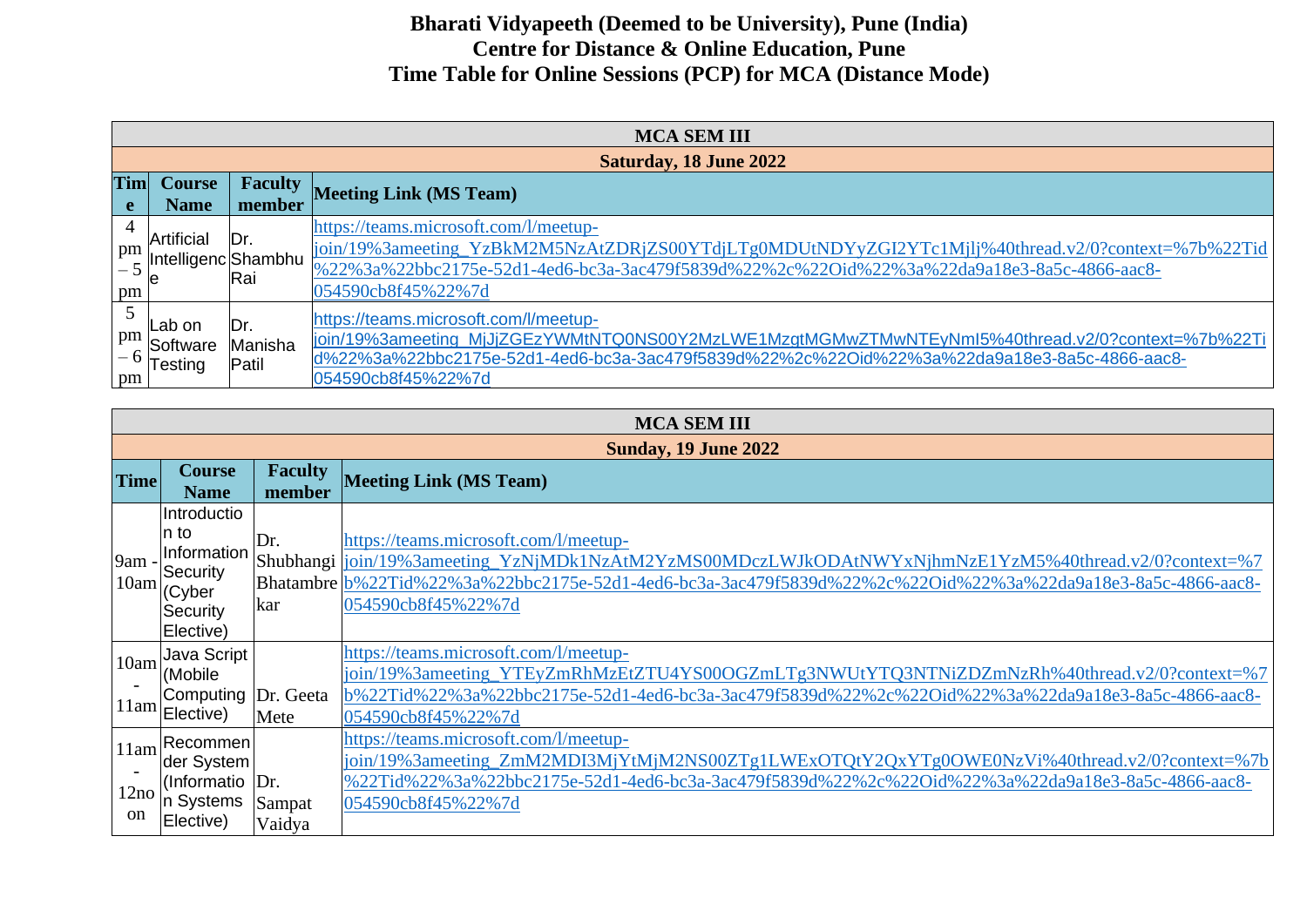|                              | Information<br>$\begin{vmatrix} \text{pm} \\ \text{1 pm} \end{vmatrix}$ Security | IMr. Amol<br><b>Vibhute</b> | https://teams.microsoft.com/l/meetup-<br>join/19%3ameeting_ZjY5ZGVhZGUtOTJmOS00ZWIwLTk0YWUtMTc3NmJjMDE1YjMw%40thread.v2/0?context=%7b<br>%22Tid%22%3a%22bbc2175e-52d1-4ed6-bc3a-3ac479f5839d%22%2c%22Oid%22%3a%22da9a18e3-8a5c-4866-aac8-<br>054590cb8f45%22%7d |
|------------------------------|----------------------------------------------------------------------------------|-----------------------------|-----------------------------------------------------------------------------------------------------------------------------------------------------------------------------------------------------------------------------------------------------------------|
| 1.15<br>$pm -$<br>2.15<br>pm | Software<br>Design<br>Patterns                                                   | Ms.<br>Sangeeta<br>Jha      | https://teams.microsoft.com/l/meetup-<br>join/19%3ameeting_MDI4MTY0ZjYtOGFiNS00Yzg5LTkyNWItZjg2MDUyMzY4NmMw%40thread.v2/0?context=%7b<br>%22Tid%22%3a%22bbc2175e-52d1-4ed6-bc3a-3ac479f5839d%22%2c%22Oid%22%3a%22da9a18e3-8a5c-4866-aac8-<br>054590cb8f45%22%7d |

Contd…..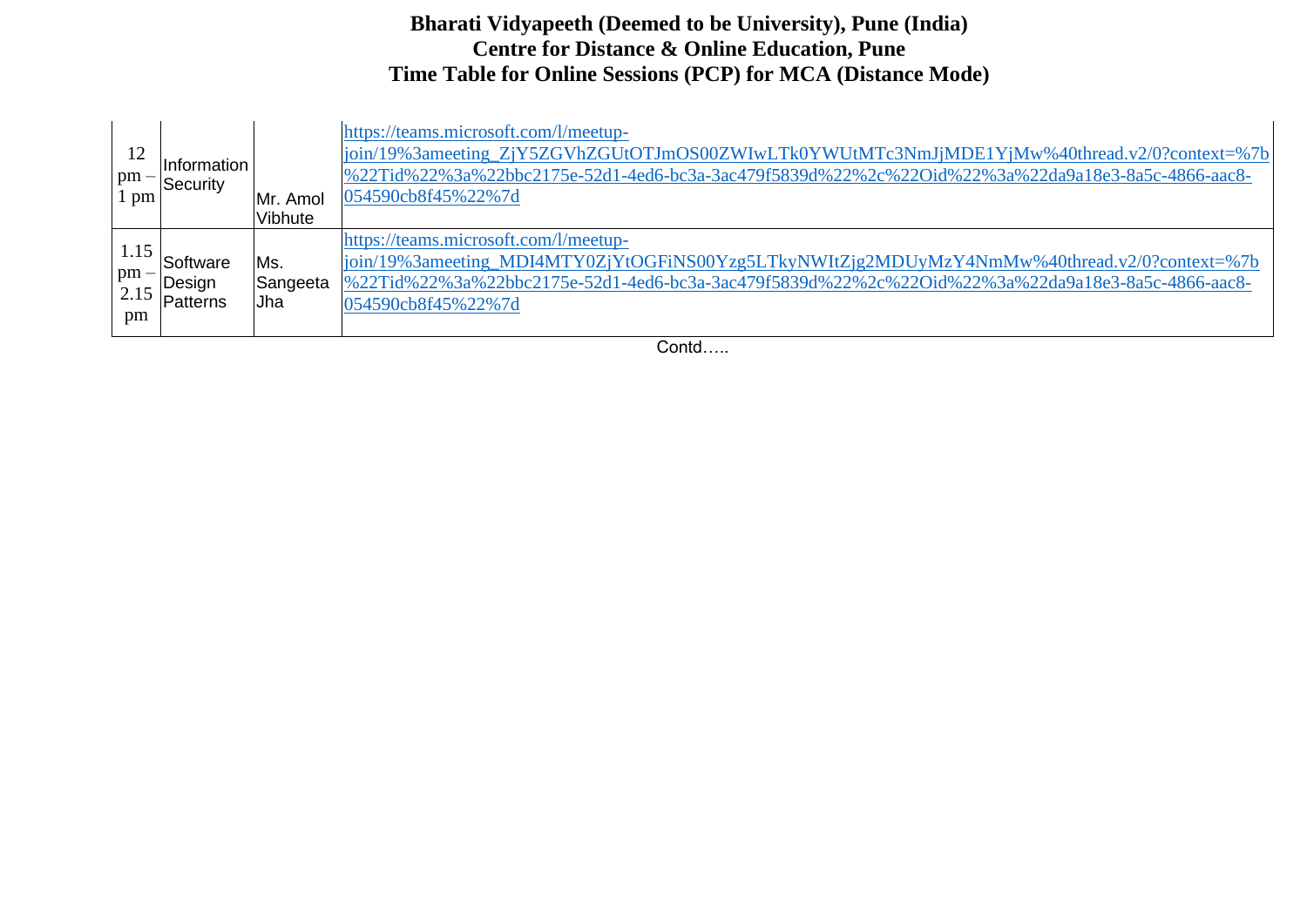|              | <b>MCA SEM IV</b>                 |           |                                                                                                       |  |
|--------------|-----------------------------------|-----------|-------------------------------------------------------------------------------------------------------|--|
|              |                                   |           | <b>Saturday, 18 June 2022</b>                                                                         |  |
|              |                                   | Facult    |                                                                                                       |  |
| <b>Tim</b>   | <b>Course Name</b>                |           | <b>Meeting Link (MS Team)</b>                                                                         |  |
|              |                                   | memb      |                                                                                                       |  |
|              |                                   | <b>er</b> |                                                                                                       |  |
| $\mathbf{c}$ | KnowledgeManage   Dr.             |           | https://teams.microsoft.com/l/meetup-                                                                 |  |
| pm           | ment                              |           | Prasha  join/19%3ameeting_YWI0NjM5NTItYTgwOC00NTc4LWI4NjQtNDU0ZmE1MDE3Zjg3%40thread.v2/0?context=%7b% |  |
|              | (Information<br>Systems Elective) | Int       | 22Tid%22%3a%22bbc2175e-52d1-4ed6-bc3a-3ac479f5839d%22%2c%22Oid%22%3a%22da9a18e3-8a5c-4866-aac8-       |  |
| pm           |                                   | Patil     | 054590cb8f45%22%7d                                                                                    |  |

|                | <b>MCA SEM IV</b>                                                            |                         |                                                                                                                                                                                                                                                                                    |  |
|----------------|------------------------------------------------------------------------------|-------------------------|------------------------------------------------------------------------------------------------------------------------------------------------------------------------------------------------------------------------------------------------------------------------------------|--|
|                |                                                                              |                         | <b>Sunday, 19 June 2022</b>                                                                                                                                                                                                                                                        |  |
| Tim<br>e       | <b>Course Name</b>                                                           |                         | <b>Faculty Meeting Link (MS Team)</b>                                                                                                                                                                                                                                              |  |
|                | 9am Android<br>(Mobile)<br>10a Computg<br>$m$ Elective)                      |                         | https://teams.microsoft.com/l/meetup-<br>Dr.Bhas  join/19%3ameeting_ODQ5OGIzOTAtNjM5ZC00N2I0LWEzMmItYjQ1NmRlODcxMjI4%40thread.v2/0?context=%7b%<br>kar Patil 22Tid%22%3a%22bbc2175e-52d1-4ed6-bc3a-3ac479f5839d%22%2c%22Oid%22%3a%22da9a18e3-8a5c-4866-aac8-<br>054590cb8f45%22%7d |  |
| 10<br>am<br>am | <b>Business</b><br>intelligence<br>tools<br>withHadoop<br>(Big Data Ele.)    | Mr.<br>Mandar<br>Parale | https://teams.microsoft.com/l/meetup-<br>join/19%3ameeting_NDA4YjMzYTItZWZiZS00ZTkzLWJmNmUtMDc1OTB1YTNhMWJk%40thread.v2/0?context=%7b<br>%22Tid%22%3a%22bbc2175e-52d1-4ed6-bc3a-3ac479f5839d%22%2c%22Oid%22%3a%22da9a18e3-8a5c-4866-aac8-<br>054590cb8f45%22%7d                    |  |
| m              | 11a InformationSec<br>$m$ – urity Threats<br>$12p$ & Mitigaton<br>strategies | Dr.<br>Geeta<br>Mete    | https://teams.microsoft.com/l/meetup-<br>join/19%3ameeting_ZDY2YmJmN2QtYTU0OC00NGE4LWFjZTEtOGZmMDMwYjNkZDZi%40thread.v2/0?context=%<br>7b%22Tid%22%3a%22bbc2175e-52d1-4ed6-bc3a-3ac479f5839d%22%2c%22Oid%22%3a%22da9a18e3-8a5c-4866-<br>aac8-054590cb8f45%22%7d                    |  |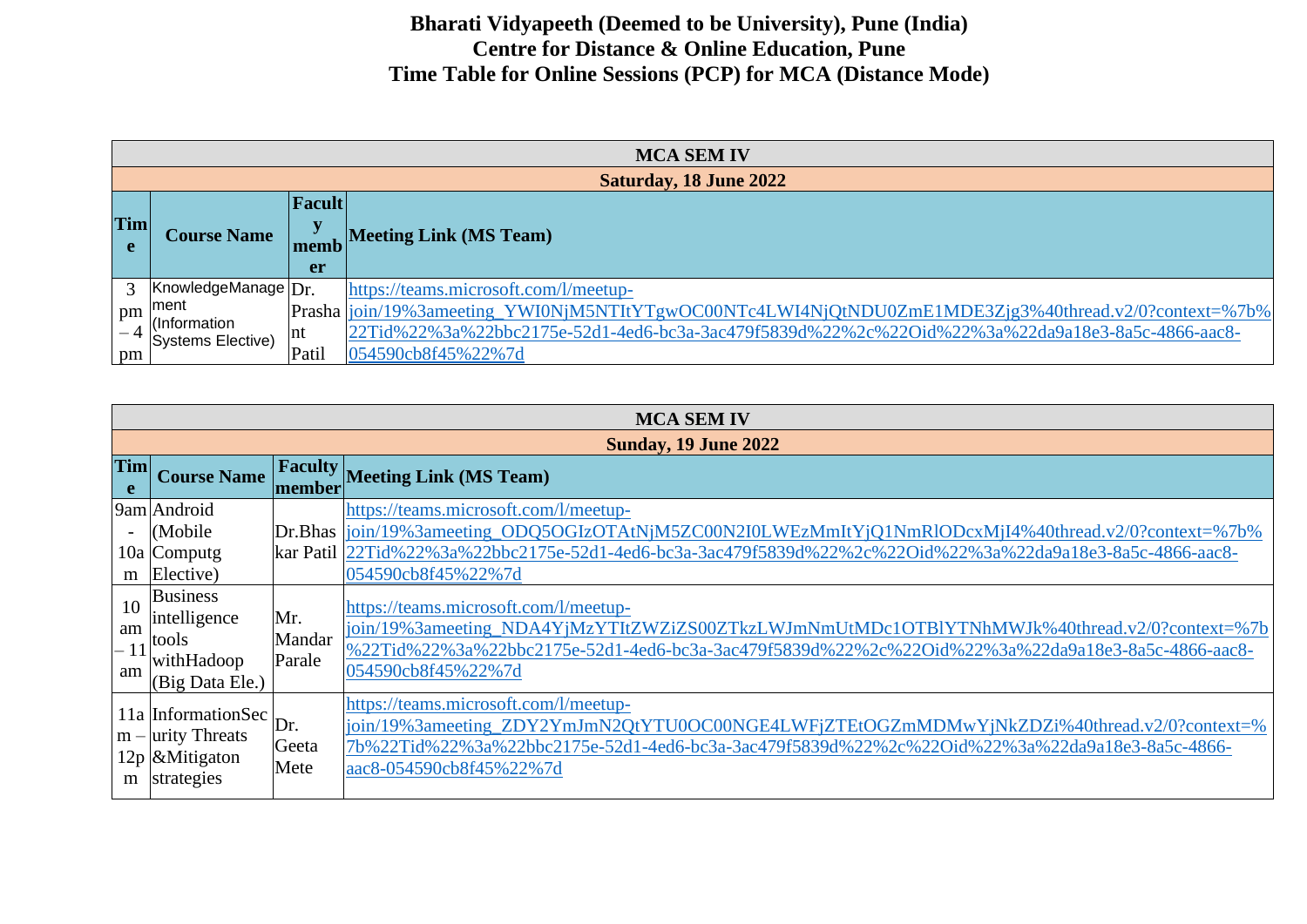|                              | <b>MCA SEM V</b>                                               |                                   |                                                                                                                                                                                                                                                                          |  |  |
|------------------------------|----------------------------------------------------------------|-----------------------------------|--------------------------------------------------------------------------------------------------------------------------------------------------------------------------------------------------------------------------------------------------------------------------|--|--|
|                              | <b>Saturday, 18 June 2022</b>                                  |                                   |                                                                                                                                                                                                                                                                          |  |  |
| <b>Time</b>                  | <b>Course Name</b>                                             | <b>Faculty</b><br>member          | <b>Meeting Link (MS Team)</b>                                                                                                                                                                                                                                            |  |  |
| 3 pm<br>pm                   | KnowledgeManag<br>ement<br>(Information<br>Systems Elective)   | Dr.<br>Prashant<br>Patil          | https://teams.microsoft.com/l/meetup-<br>join/19%3ameeting_YWI0NjM5NTItYTgwOC00NTc4LWI4NjQtNDU0ZmE1MDE3Zjg3%40thread.v2/0?context=%7<br>b%22Tid%22%3a%22bbc2175e-52d1-4ed6-bc3a-3ac479f5839d%22%2c%22Oid%22%3a%22da9a18e3-8a5c-4866-<br>aac8-054590cb8f45%22%7d          |  |  |
| 4 pm<br>$-5$<br>pm           | Optimization<br>Techniques                                     | Ms.<br>Sonali<br>Pohekar          | https://teams.microsoft.com/l/meetup-<br>join/19%3ameeting_YjZiOWY3ZTgtZGU3YS00YWI5LWJmYmItOWUzMTI5Y2ZhZjQ4%40thread.v2/0?context=%<br>7b%22Tid%22%3a%22bbc2175e-52d1-4ed6-bc3a-3ac479f5839d%22%2c%22Oid%22%3a%22da9a18e3-8a5c-4866-<br>aac8-054590cb8f45%22%7d          |  |  |
| 5 pm<br>$-6$<br>pm           | Data Science                                                   | Dr.<br>Manisha<br>Suryawa<br>nshi | https://teams.microsoft.com/l/meetup-<br>join/19%3ameeting_YjljNTBjZmMtMDUwZC00MjM4LWE4NTEtM2U4NGVmYTBmM2Ux%40thread.v2/0?context<br>=%7b%22Tid%22%3a%22bbc2175e-52d1-4ed6-bc3a-3ac479f5839d%22%2c%22Oid%22%3a%22da9a18e3-8a5c-<br>4866-aac8-054590cb8f45%22%7d          |  |  |
| 6.15p<br>$m -$<br>7.15<br>pm | Lab on Current<br>Trends                                       | Dr.<br>Hembade                    | https://teams.microsoft.com/l/meetup-<br>join/19%3ameeting_YjNlZWRkM2EtMzZlOC00ZDBmLWI5M2QtODYzNWNiMzRjN2Zh%40thread.v2/0?context=%7b%<br>Satyawan 22Tid%22%3a%22bbc2175e-52d1-4ed6-bc3a-3ac479f5839d%22%2c%22Oid%22%3a%22da9a18e3-8a5c-4866-<br>aac8-054590cb8f45%22%7d |  |  |
| 7.15<br>$pm -$<br>pm         | Lab Elective II<br>(Hybrid<br>8.15 Application<br>Development) | Mr.<br>Mandar<br>Parale           | https://teams.microsoft.com/l/meetup-<br>join/19%3ameeting_MGU2OTQwZDYtNjllNy00ZDczLWE5YWMtZGM3MGQ0YjFINDY5%40thread.v2/0?context=%7b<br>%22Tid%22%3a%22bbc2175e-52d1-4ed6-bc3a-3ac479f5839d%22%2c%22Oid%22%3a%22da9a18e3-8a5c-4866-<br>aac8-054590cb8f45%22%7d          |  |  |
| 8.15<br>$pm -$<br>pm         | Lab Elective II<br>$9.15$ (Android)                            | Dr.Bhask<br>ar Patil              | https://teams.microsoft.com/l/meetup-<br>join/19%3ameeting_Njk2OGJiMWMtNTllYS00ZTA4LTg5MGYtOWM3YWYwNmZiZDA2%40thread.v2/0?context<br>=%7b%22Tid%22%3a%22bbc2175e-52d1-4ed6-bc3a-3ac479f5839d%22%2c%22Oid%22%3a%22da9a18e3-8a5c-<br>4866-aac8-054590cb8f45%22%7d          |  |  |